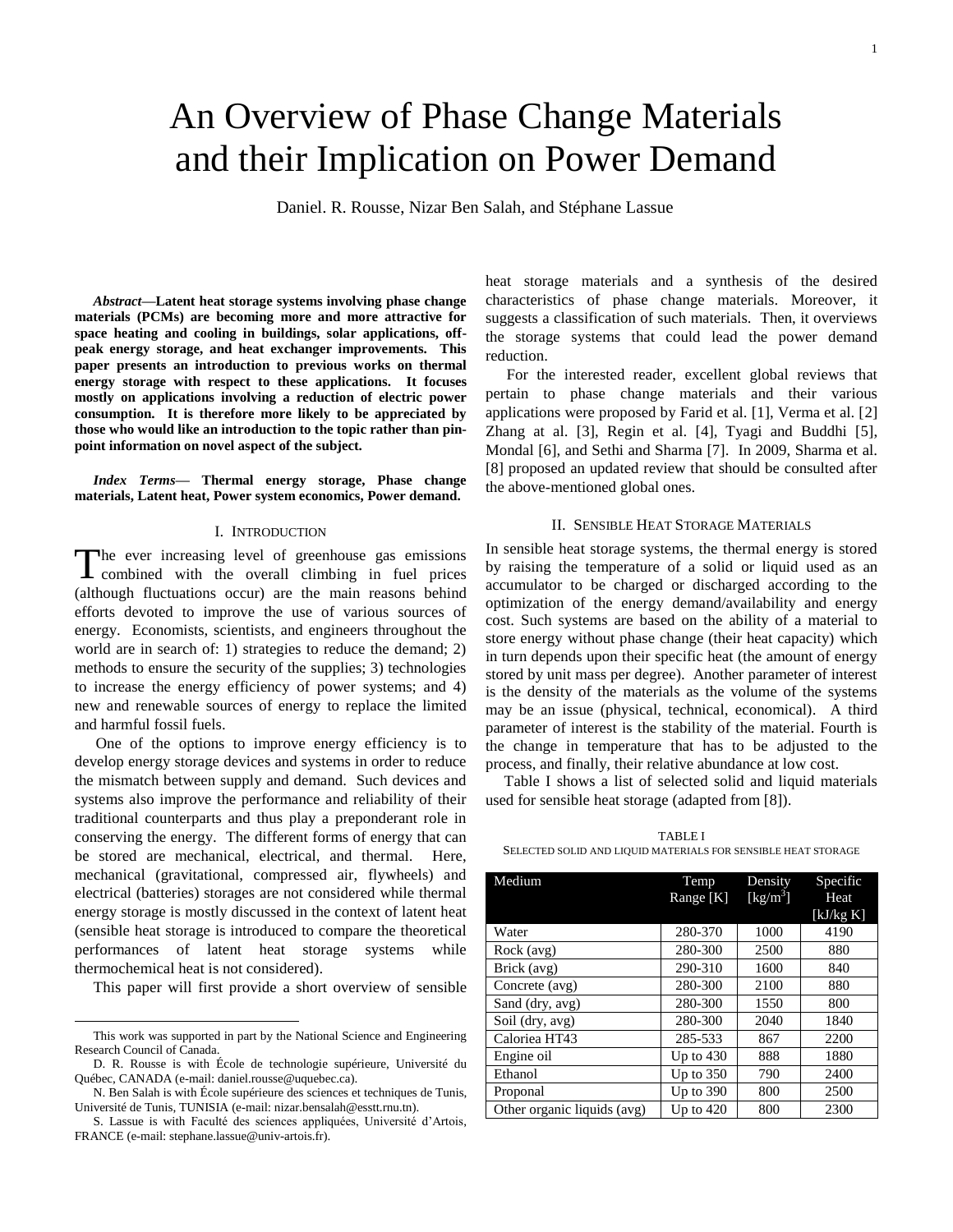Water immediately appears as the most suitable material for it is inexpensive, abundant, and allowing the storage of 4 190 000 J per liter for an increase of temperature of just  $1^{\circ}$ C. However, its maximum operating temperature at atmospheric pressure is limited to  $100^{\circ}$ C. Rock, sand, and soil are interesting energy reservoirs mostly in the context of geoexchange applications. In this context, a fluid is used to carry the energy to/from the storage to the application and the thermal diffusivity, and hence thermal conductivity, becomes an issue.

However, in many applications, the temperature range over which transfer should occur or the average operating temperature of the system, and/or the amount of space available to install the system may find the above listed materials unsuitable for storage applications.

In these cases, latent heat storage materials could be considered as an alternative to their standard sensible counterparts.

## III. LATENT HEAT STORAGE MATERIALS

Latent heat storage is based on the absorption/desorption of energy when a storage material undergoes a phase change from solid to liquid, liquid to gas, or vice versa. Latent heat storage is particularly attractive since it provides a highenergy storage density and has the capacity to store energy at a constant temperature – or over a limited range of temperature variation – which is the temperature that corresponds to the phase transition temperature of the material. For instance, it takes 80 times as much energy to melt a given mass of water (ice) than to raise the same amount of water by  $1^{\circ}C$ .

Table II provides a typical comparison of different thermal storage materials.

TABLE II COMPARISON BETWEEN COMMON HEAT STORAGE MATERIALS [2]

| Property                              | Rock<br>bed | Water | Organic<br><b>PCM</b> | Inorganic<br><b>PCM</b> |
|---------------------------------------|-------------|-------|-----------------------|-------------------------|
| Density $\lceil \text{kg/m}^3 \rceil$ | 2240        | 1000  | 800                   | 1600                    |
| Specific Heat [kJ/kg K]               | 1.0         | 4.2   | 2,0                   | 2,0                     |
| Latent heat [kJ/kg]                   |             |       | 190                   | 230                     |
| Latent heat $[kJ/m3]$                 |             |       | 152                   | 368                     |
| Relative storage mass*                | 15          |       | 1.25                  | 1.0                     |
| Relative storage volume*              | 11          |       | 2.5                   | 1.0                     |

\**with respect to inorganic PCMs*.

Latent heat storage materials also called phase change materials (PCMs) should involve the following desirable thermophysical, kinetics, and chemical properties [1], [3], and [9]:

- Appropriate phase change temperature
- High latent heat of fusion
- High thermal conductivity
- Low viscosity of the fluid phase
- Favorable phase equilibrium
- High density
- Low thermal expansion
- Low vapor pressure (to reduce containment problem)
- Ideally no supercooling
- High crystallization rate
- Long-term stability
- Compatibility with container materials
- No toxicity
- No fire hazard

The rationale behind this list is abundantly justified in the above-mentioned references and is not discussed herein. However, when it comes to applications, the most important characteristics pertain to the economics of each project. Hence, the material should be available in abundant quantity and cheap to buy, transport, install, and, eventually to maintain or replace. The overall cost effectiveness is always the preponderant parameter in any project.

## IV. CLASSIFICATION OF LATENT HEAT STORAGE MATERIALS

Comprehensive lists of most possible materials that may be used for latent heat storage are available in papers by Abhat [9], Lorsh et al. [10], Lane et al. [11], and Humpries and Griggs [12]. To summarize these papers, PCMs can be categorized into two main families: organic and inorganic materials. .

## *A. Organic PCMs*

Organic PCMs are further described as paraffins and non paraffins. The main interest with organic materials is that they involve long term cyclic chemical and thermal stability without phase segregation and consequent degradation of the performance of the system into which they are embedded. Their self nucleation also means they crystallize with little or even no supercooling. Finally, they are non corrosive which is an important feature as listed previously.

Subgroups of organic materials include paraffin and nonparaffin organics. Paraffin consists of a mixture of *n*-alkanes  $CH_3$ -(CH<sub>2</sub>)-CH<sub>3</sub> into which the crystallization of the (CH<sub>3</sub>)chain is responsible for a large amount of energy absorption. The latent heat of fusion of paraffin vary from nearly 170 kJ/kg to 270 kJ/kg between  $5^{\circ}$ C to 80 $^{\circ}$ C which makes them suitable for building and solar applications.

Non-paraffin organic materials are the most common of the PCMs and they involved varying properties. Buddhi and Swaney [13] have conducted an extensive survey of esters, fatty-acids, alcohols and glycols suitable for energy storage. These materials generally have a high heat of fusion but low thermal conductivity, inflammability, toxicity, and instability at high temperatures. Although fatty acids are somewhat better than other non paraffin organics, they are even more expensive than paraffins [9].

## *B. Inorganic PCMs*

Inorganic compounds include salts hydrate, salts, metals, and alloys. The first were investigated because of their low cost which is determinant in most projects. Moreover, inorganic PCMs permit high density storage because they have high volumetric latent heat storage capacity and their conductivity may be twice as high as that of organic materials.

The authors [14] used salt hydrates but experienced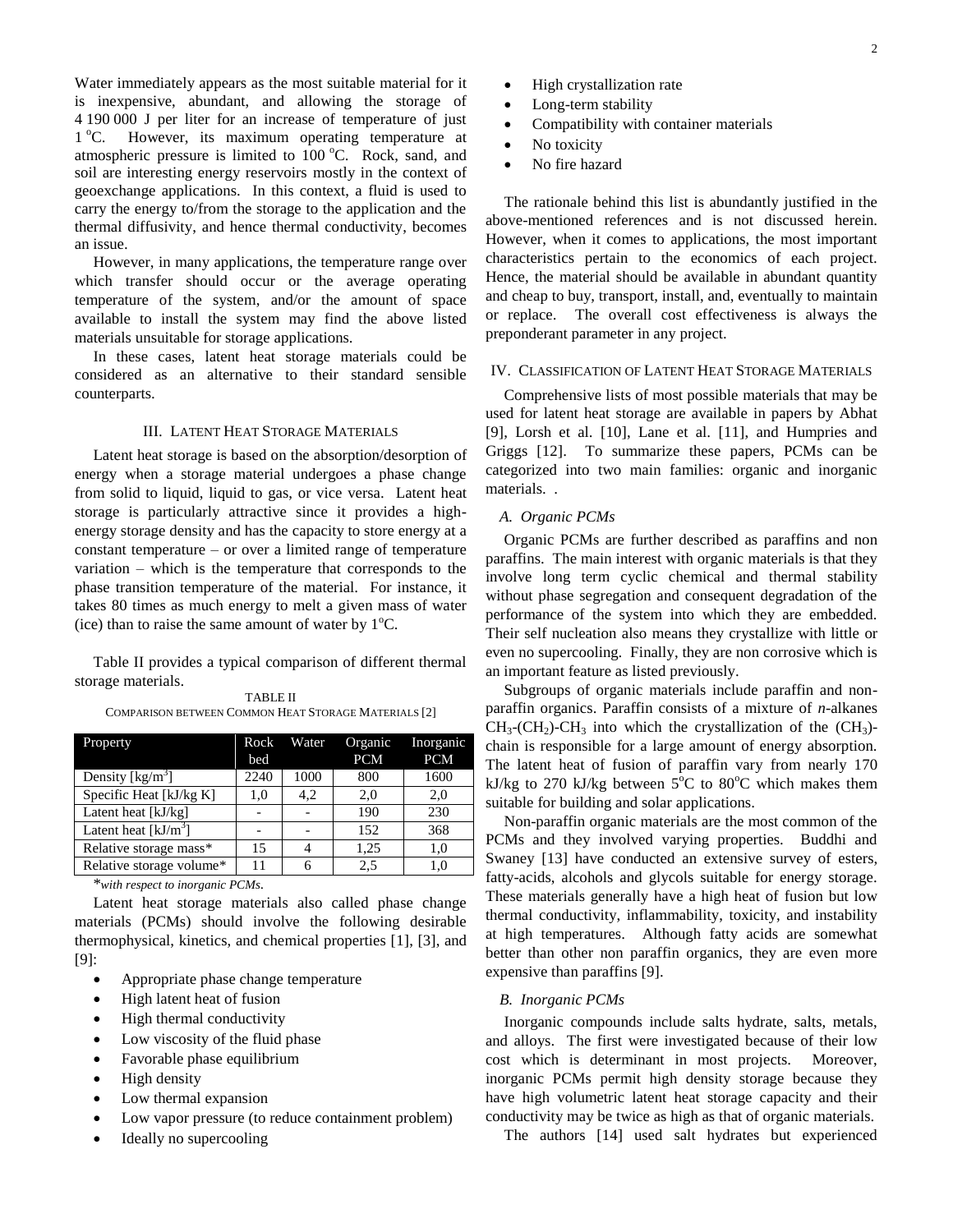supercooling, phase segregation, and a lack of thermal stability. Moreover, it is reported that some are corrosive. Supercooling and phase segregation could be prevented [15] in some cases but then the economics may suffer.

Metallic PCMs are low melting point metals such as Galium and metal eutectics. These have not yet been investigated thoroughly because of their weight. However, when volume is a major issue, they could be considered as they have high latent heat of fusion and very high conductivities compared to other PCMs.

# *C. Eutectic PCMs*

An eutectic is a minimum-melting composition of two or more components, each of which melts and freezes congruently forming a mixture of the component crystals during solidification [16]. A large number of eutectics of inorganic and organic compounds have been reported [17]- [18]. Eutectics are generally better than straight inorganic PCMs with respect to segregation [9].

## *D. Choice of an appropriate PCM*

There is no simple answer to this question. Cost, space, weight, and the design of the system all play a major role when it comes to select the appropriate material. In general a system analysis is required to determine which material will be used according to the specific application.

This allows dividing PCMs research into two main categories: material oriented research and system oriented research. Fig.1 schematically proposes a synthesis of the different stages involved in the development of a latent heat storage system.



Fig. 1. Flow chart summarizing the different stages involved in the development of a latent heat storage system: Left – Material oriented research; Right – System oriented research [9].

#### V. THERMAL LATENT HEAT STORAGE SYSTEMS

In this section, applications that may have a significant impact on power demand are overviewed. Other applications exist but are not covered here. The first four subsections present applications to reduce the power demand in buildings.

#### *A. Passive solar collecting walls*

A Trombe – named after Michel Trombe – wall consists of a thick masonry wall covered with a single or double layer of glass or plastic glazing mounted about 10 cm in front of the wall surface which is oriented to face the south side of a building. Basically, when the room temperature inside becomes lower than that of the wall, it begins to redistribute its heat into the building thus reducing the heat demand.

The heat loss to the inside is generally controlled by an insulating curtain. On the other hand, an idea for performance improvement is to have shutters installed on the south-facing wall which will be opened during the day and closed during the night to minimize heat losses to the environment when there is no solar gain.

Because of their greater potential for heat storage, PCMs are preferred over sensible heat storage. For instance, Bourdeau [19] noticed the a 8,1 cm wall using calcium chloride hexahydrate was better than a 40-cm thick masonry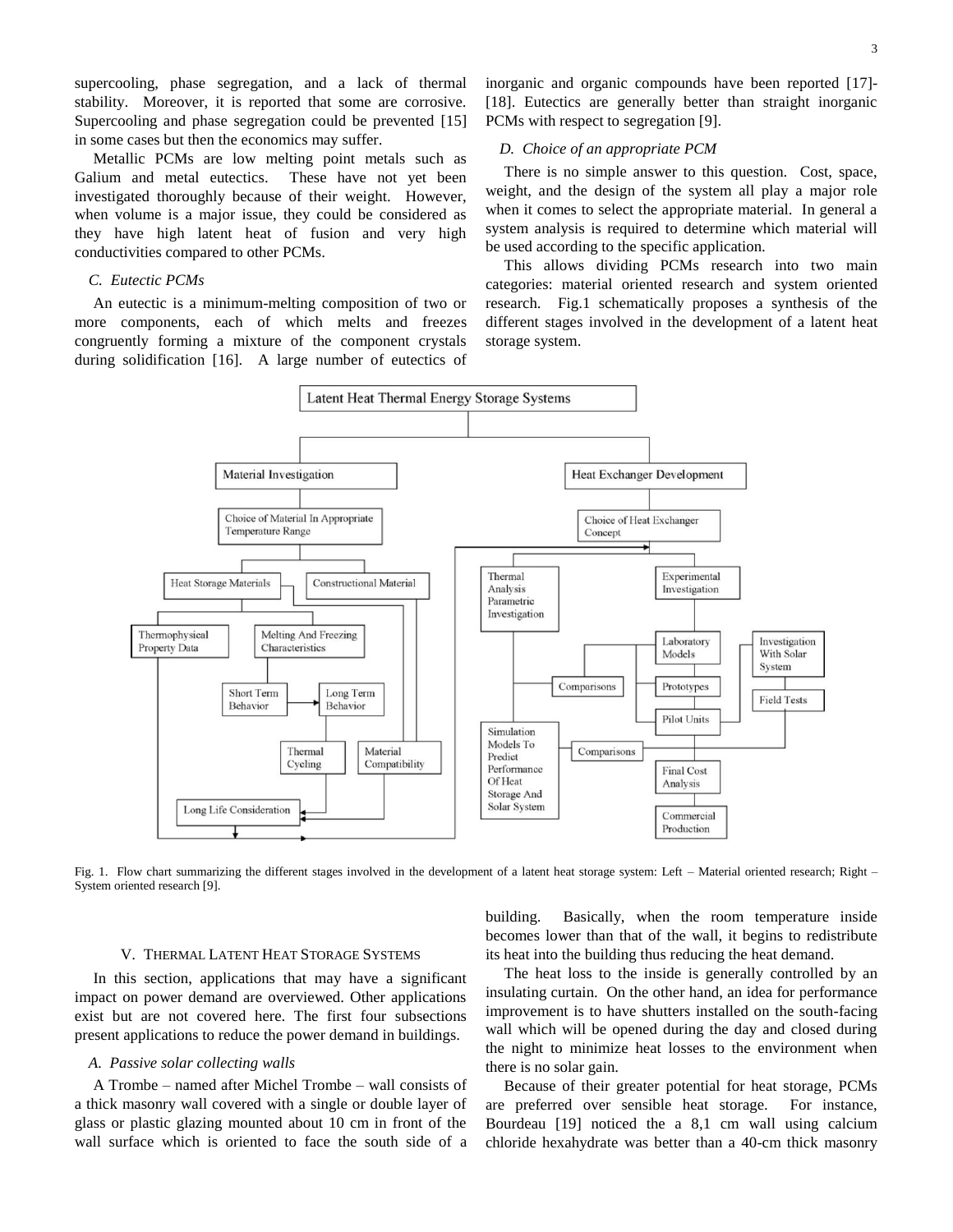wall. Others found similar results with different materials during the 80's and 90's but the PCM trombe wall is still awaiting a successful commercial implementation.

Asan and Sancaktar [20] investigated the effects of a common wall's thermophysical properties on "time lag"  $\phi$  and "decrement factor" *f* . Their schematic representation is presented in Fig. 2 for sensible heat storage and Fig.3 for latent heat storage.



Fig. 2. The schematic representation of the time lag  $\phi$  and decrement factor *f*  $(f = A_{x=0}/A_{sa})$  [20].

 $\phi$  and  $f$  describe the change of wavelength and amplitude for heat waves propagating from outside to the inner surface of the wall. The combined effects of heat capacity and thermal conductivity on  $\phi$  and  $f$  were calculated for several building materials. The authors showed that with constant properties, the change of the inner surface temperature follows the outdoor temperature while for PCMs the inner wall temperature varies non-linearly.



Fig. 3. Temperature of PCM wall's inner surface with variable outdoor temperature,  $20^{\circ}$ C $\leq T_i \leq 25^{\circ}$ C, fixed indoor air temperature,  $T_i = 20^{\circ}$ C,  $T_m = 20$ °C, and different heat of fusion [20].

These results indicate that PCMs shift the maximum temperature on the inner surface in time event for materials with relatively low heat of fusion. An average PCMs with  $H_m \approx 200$  kJ/kg would event prevent the inner wall temperature to reach the indoor air temperature.

# *B. Indoor walls*

The wallboards are suitable for PCM encapsulation. For instance, paraffin wax, fatty acids, or liquid butyl stearate impregnated walls can be built by immersion. One of the interests is the shifting of heating and cooling loads to offpeak times of electric utility, the other is to reduce peak power demand and down size the cooling and heating systems. Although much work has been done on impregnation techniques, analytical studies, and optimal melting temperatures, much has to be done to include such advanced wallboards in actual buildings.

Although gypsum wallboards are naturally considered as they are cheap and widely used, building blocks and other building materials impregnated with PCM can be used in constructing a building. This could result in a structure with large thermal inertia without the usual large masses associated with it.

# *C. Floors and ceilings*

Farid and Kong [21] constructed slabs containing encapsulated PCMs in spherical nodules. The plastic spheres contained about 10% empty space to accommodate volume expansion. Athienithis and Chen [22] investigated the transient heat transfer in floor heating systems. Savings up to 30% were reported. Space heating systems that incorporate PCMs located in the ceilings were also developed.

## *D. Off-peak storage*

Latent heat storage systems were proposed to utilize offpeak electricity. Using this electricity, PCMs are either melted or frizzed to store it in the form of latent heat thermal energy and the heat/coolness is then available when needed. These systems are generally embedded with active systems to reduce the peak load and thus eventually reducing the electricity generation costs by keeping the demand nearly uniform.

# *E. Solar water heating*

Solar water heater is getting popularity with increasing costs of energy since they are relatively inexpensive, simple to fabricate and install, and easy to maintain. To increase the capacity of systems without ultimately requiring huge volumes or high temperatures, these systems were designed with PCMs either located on the bottom, top, or vertical walls. The PCMs were especially interesting when it came to deliver hot water the morning after solar collection [23]. In this study [23], the author used 17,5kg of paraffin wax (m.p.  $54^{\circ}$ C) in one heat exchanger and water in the other to enable the comparison.

## *F. Solar air heating*

The problem of solar air heating with systems involving PCMs has been studied for more than 30 years as evidenced by the pioneering work of Morrison, Abdel Khalick, and Jurinak [24]-[25]. The main conclusion of their studies was that the PCM should be selected on the basis of the melting point rather than its latent heat and also that systems based on sodium sulfate decahydrate as storage medium needs about one fourth the storage volume of a pebble bed and one half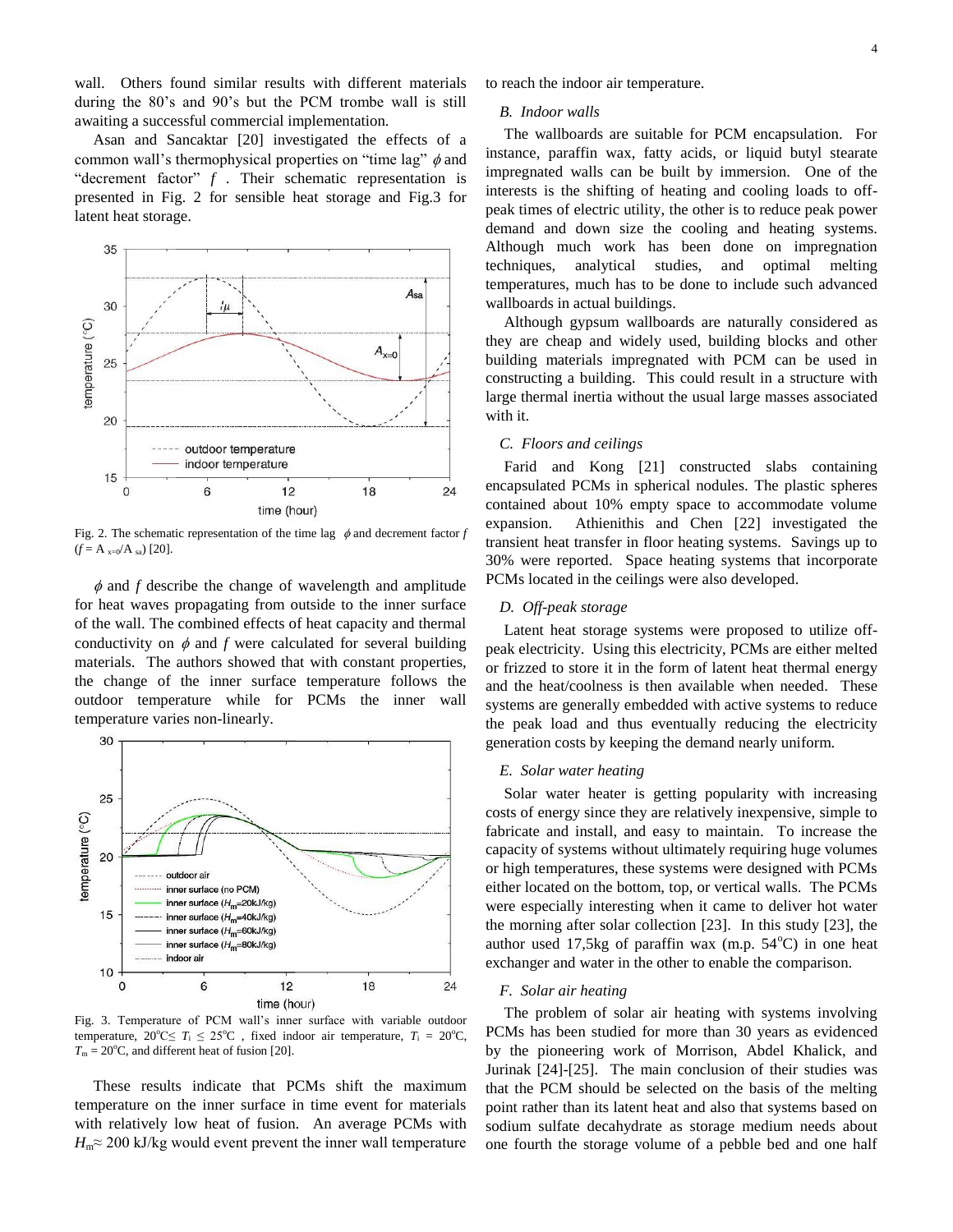that of a water tank. Recent research involving hybrid systems and shape-stabilized phase-change material was found to yield improved thermal comfort in the winter. Zhou et al. [26] indicate that 47% normal-and-peak-hour energy savings, and 12% overall energy consumption reduction were observed.

## *G. Green houses*

Another application that has a major impact on power demand is the use of PCMs in green houses for storing the solar energy for curing and drying process and plant production. The format of the conference papers cannot allow a survey of the key references on this subject. These will be discussed at the conference.

## VI. RECENT CONTRIBUTIONS

This section presents some of the recent publications on the subject. An interesting review that pertains to the application of PCM to solar water heaters was proposed by Skula et al. [27]. El Qarnia [28] and Ait Adine and El Qarnia [29] proposed studies that concern solar collectors, heat exchangers, and PCMs in the context of water heating applications and this has a direct impact on electric power consumption. Microencapsulated PCMs used in slurry applications were studied by Zeng et al. [30] and Diaconu [31], [32]. More generally, microencapsulation was investigated in the context of a polyurea system by Liang et al. [33] and in building applications into which electrically heated floors act as thermal storage units by Li et al. [34], [35]. Fang et al. [36] investigated nano-encapsulated ntetradecane while Zhang and Wang [37] studied microencapsultated materials based on an n-octadecane core and resorcinol-modified melamine–formaldehyde shell and Wang et al. [38] described the permeation kinetics of the walls of macro encapsulated PCMs. Applications of PCMs in thermal management of electronic equipment have been studied by Alrashdan et al. [39], Fok et al. [40] et Raoux et al. [41]. PCMs have been mixed, respectively, with graphite, epoxy, and several porous materials by Kim and Drzal [42], Luyt and Krupa [43], and Nomura et al. [44].

### VII. CONCLUSION

In this paper, the objectives of the authors were: (1) to provide an overview of phase change materials use in the context of power demand reduction, (2) to open new possibilities for eventual collaboration with the IEEE members; and (3) to be able to promote synergetic solutions and processes in the domain of energy management.

The paper also provides a "tour d'horizon (lookout)" of selected particularly recent references that pertain to the use of phase change materials in building and process applications.

In a near future, PCMs will be more and more incorporated in global energy management solutions as the stress for innovative low environmental-impact technologies, the overall negative effect of energy consumption on the environment, and the cost of energy will all necessarily increase.

## VIII. ACKNOWLEDGMENT

The authors gratefully acknowledge Dr. Kamal Al-Haddad, Fellow IEEE, Professor and Canada Research senior Chair CRC-EECPE (Electric Energy Conversion and Power Electronics), Director ETS-Bombardier Transport Industrial Research laboratory, Associate Editor, IEEE Transactions on Industrial Electronics, Vice-president Publications IEEE-IES Industrial Electronics Society who invited them to join the IEEE community.

#### IX. REFERENCES

- [1] M. M. Farid, A. M. Khudhair, S. A. K. Razack, and S. Al-Hallaj, A review on phase change energy storage: materials and applications, *Energy Conversion and Management*, vol. 45(9-10), pp.1597-1615, June 2004.
- [2] P. Verma, Varun, and S.K. Singal, Review of mathematical modeling on latent heat thermal energy storage systems using phase-change material, *Renewable and Sustainable Energy Reviews*, vol. 12(4), pp.999-1031, May 2008.
- [3] Y. Zhang, G. Zhou, K. Lin, Q. Zhang, and H. Di , Application of latent heat thermal energy storage in buildings: State-of-the-art and outlook, *Building and Environment*, vol. 42(6), pp2197-2209, June 2007.
- [4] A. Felix Regin, S.C. Solanki, and J.S. Saini, Heat transfer characteristics of thermal energy storage system using PCM capsules: A review, *Renewable and Sustainable Energy Reviews*, vol. 12(9), pp 2438-2458, Dec. 2008.
- [5] V. V. Tyagi, and D. Buddhi, PCM thermal storage in buildings: A state of art, *Renewable and Sustainable Energy Reviews*, vol. 11(6), pp1146- 1166, Aug. 2007.
- [6] S. Mondal, Phase change materials for smart textiles An overview, *Applied Thermal Engineering*, vol. 28(11-12), pp. 1536-1550, Aug. 2008.
- [7] V.P. Sethi, and S.K. Sharma, Survey and evaluation of heating technologies for worldwide agricultural greenhouse applications, *Solar Energy*, vol. 82(9), pp. 832-859, Sep. 2008.
- [8] A.Sharma, V.V. Tyagi, C.R. Chen, D. Buddhi, Review on thermal energy storage with phase change materials and applications, *Renewable and Sustainable Energy Reviews*, Vol. 13 (2), pp.318-345, 2009.
- [9] A. Abhat A. Low temperature latent heat thermal energy storage: heat storage materials. *Solar Energy* , vol. 30. pp.313-332, 1983.
- [10] H.G. Lorsch, K.W. Kauffman, J.C. Denton, Thermal energy storage for heating and air conditioning, Future energy production system. *Heat Mass Transfer Processes* , vol. 1, pp.69-85, 1976.
- [11] G.A. Lane, D.N. Glew, E.C. Clark, H.E. Rossow, S.W. Quigley, and S.S. Drake, "Heat of fusion system for solar energy storage", in *Workshop on the solar energy sotrage subsystems for the heating and cooling of building*,Charlottesville, Virginia, USA, 1975.
- [12] W.R. Humphries, E.I. Griggs, A designing handbook for phase change thermal control and energy storage devices, NASA Technical Paper, p. 1074, 1977.
- [13] D. Buddhi,, R.L. Sawhney, In: *Proceedings on thermal energy storage and energy conversion*; 1994.
- [14] Z. Younsi, S. Lassue, L. Zalewski, D. R. Rousse, and A. Joulin, A novel technique for the experimental thermophysical characterization of phase change materials, (paper submitted to *Energy Conversion Management*).
- [15] Herrick S. A rolling cylinder latent heat storage device for solar heating/cooling. *ASHRAE Trans* , vol. 85, pp. 512-515, 1979.
- [16] A. George A. *Phase change thermal storage materials*. In Hand book of thermal design. Guyer C, Ed., McGraw Hill Book Co., 1989.
- [17] S.M. Hasnain, Review on sustainable thermal energy storage technologies, Part 1: heat storage materials and techniques. *Energy Conversion Management* , vol. 39, pp. 1127-1138, 1998.
- [18] G.A Lane, *Solar heat storage: latent heat materials*, vol. 1. USA: CRC Press Inc.; 1983.
- [19] L.E. Bourdeau, Study of two passive solar systems containing phase change materials for thermal storage. In: *Hayes J, Snyder R, Eds. Proceedings of the fifth national passive solar conference*, pp. 297–301, Oct. 1980.
- [20] H. Asan and Y.S. Sancaktar, Effects of wall's thermophysical properties on time lag and decrement factor, *Energy and buildings*, Vol. 28 (2), pp.159-166, 1998.